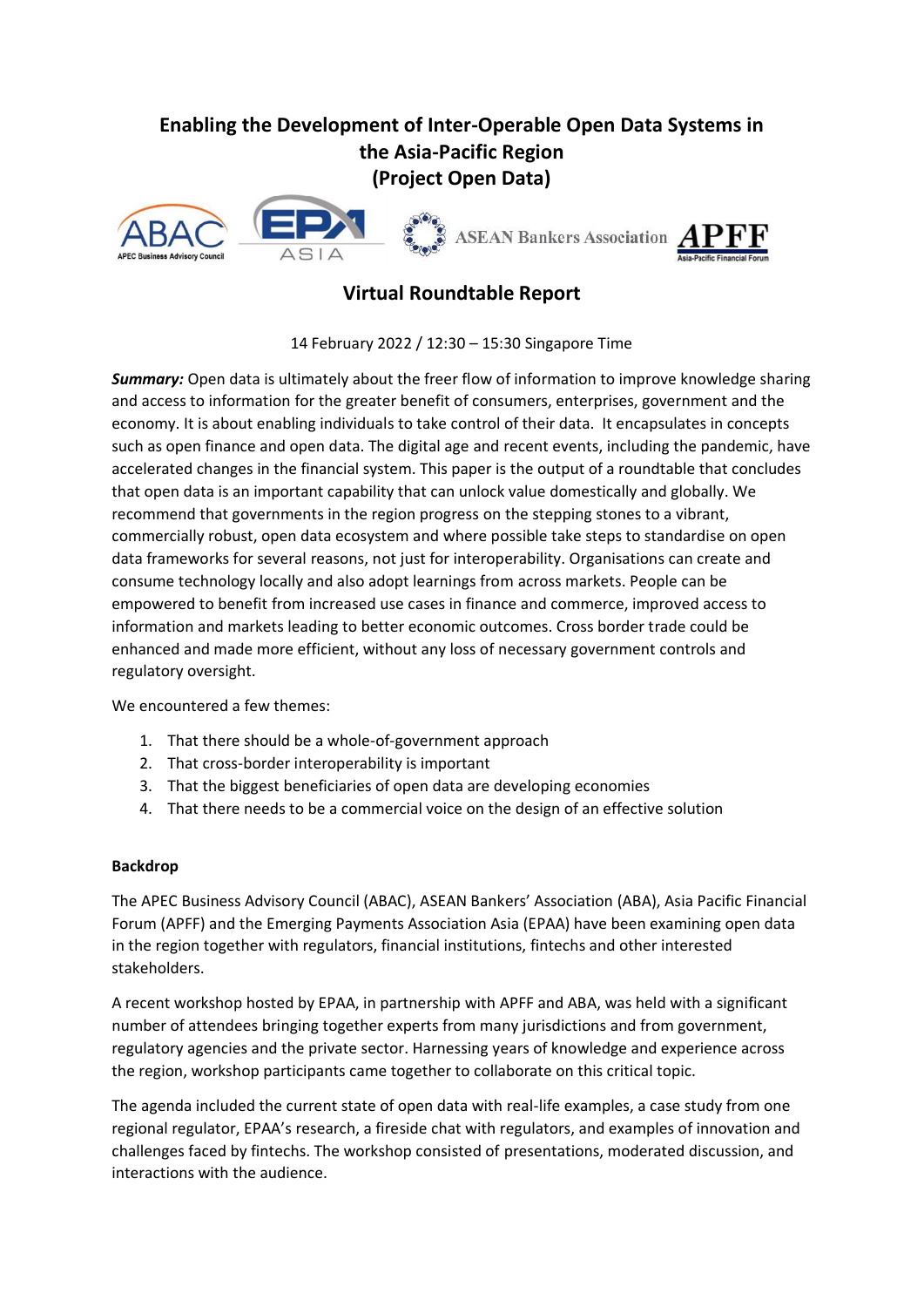#### **Findings of the Open Data Workshop**

Here we take a view of open data in its broadest sense. Open data consists of more open and privacy preserving access to consumer data, previously restricted to banks, governments, and private corporations.

We take the in-principle view that individuals are entitled to some extent at least, to see, share and restrict access to their data, and that sharing this data can lead to better outcomes.

Some economies in the region have already started an open data journey. Where almost all initialuse cases are financial services (e.g. account information, transaction history), implementation approaches vary. A few economies have a government-led initiative, others were industry led. Some take a prescriptive approach – others a more 'free-form' approach. No economy is yet taking a truly international approach, and it was observed that standards failed to exist across any two markets represented in the workshop.

Picturing open data as a structure, many view financial use cases as an enabler, with open finance allowing open data and open markets



While open banking is a significant component of open data, the concept is much larger. The desire to have access to open data is not necessarily one that will be heard from the general public, just as the need for the Internet in the early days was expressed by a few technology companies. Traditional organisations, banks, technology companies and especially fintechs can develop better technology using open data that can provide significant benefit to the public.

#### **Findings from the Workshop**

The workshop highlighted many reasons why open data is important. It enables competition and empowers innovation. It enables better consumer outcomes and provides an ecosystem for fintechs to enter the market. Most importantly, when supported by digital enablement and access, open data supports wider access to financial services. Twelve key points were identified: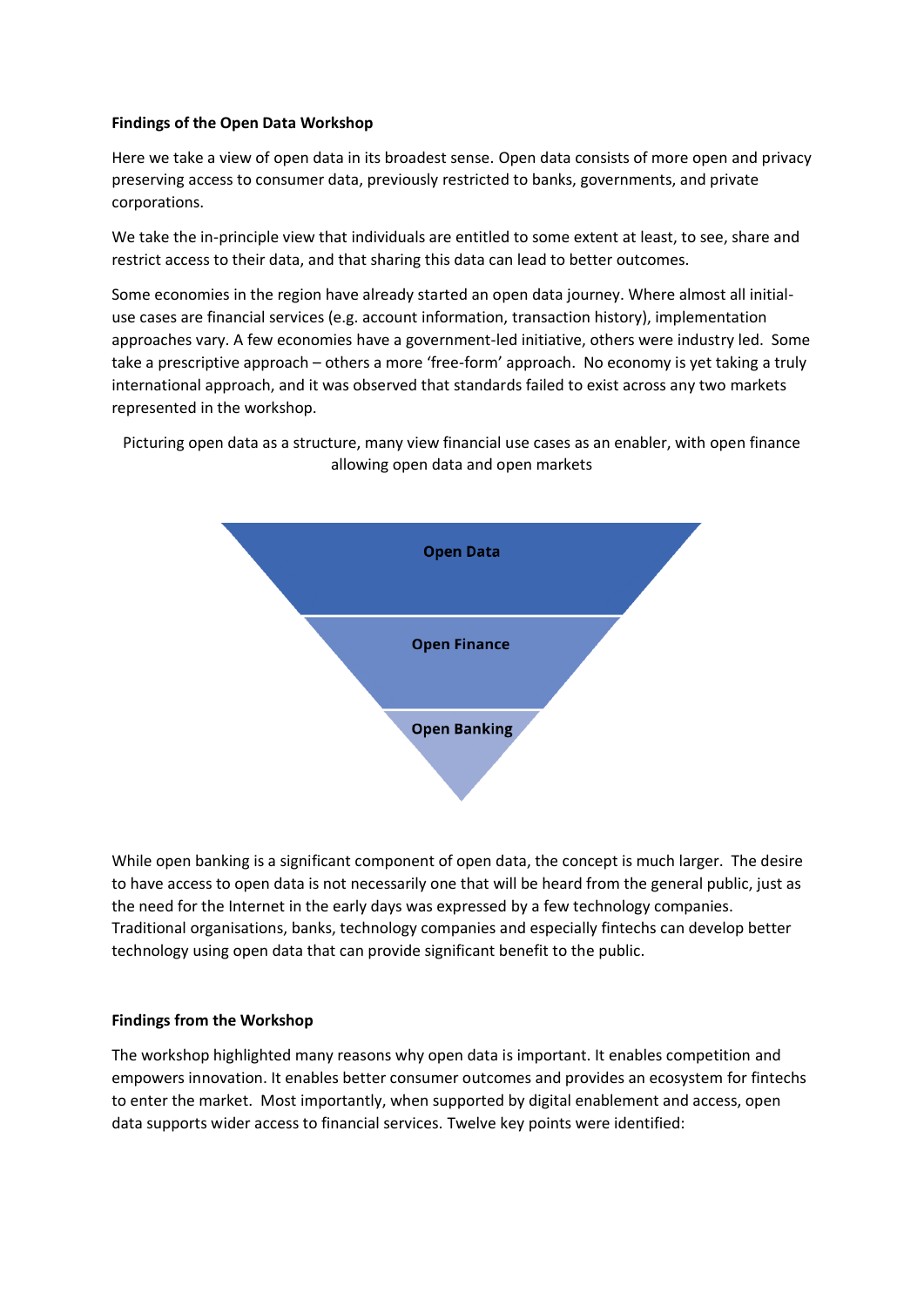# **OPEN DATA SUPPORTS WIDER<br>ACCESS TO FINANCIAL SERVICES**

# 12 Key Points were identified:

|          | <b>Benefits to developing</b><br>economies                                                                   | In the digital age, information from these economies was more restricted<br>than from developed economies. When overlayed with a per-capita view,<br>the disadvantage was stark.                                                                                                                                         |
|----------|--------------------------------------------------------------------------------------------------------------|--------------------------------------------------------------------------------------------------------------------------------------------------------------------------------------------------------------------------------------------------------------------------------------------------------------------------|
|          | <b>Developing economies have</b><br>less access to open data                                                 | Open data in principle should collectively benefit people in developing<br>economies more, yet ironically, developing economies have less access to<br>open data                                                                                                                                                         |
|          | <b>Literacy and access to the</b><br>internet are foundations                                                | Literacy and access to the Internet are foundations, though as that<br>progresses, infrastructure elements need to be considered too, such as<br>open data.                                                                                                                                                              |
|          | Better access to financial<br>services benefits people<br>at a grass roots level                             | They get more choice and better access to money and credit.                                                                                                                                                                                                                                                              |
| 5        | <b>Privacy-functionality trade-</b><br>offs may be different across<br>markets and across regions            | For example: Differences between Asia-Pacific and Europe.                                                                                                                                                                                                                                                                |
| 6        | <b>Enabling fintechs means</b><br>better services and access<br>for people                                   | Fintechs are the innovators.                                                                                                                                                                                                                                                                                             |
|          | <b>Fintechs are generally</b><br>frustrated by the pace of<br>change                                         | Even the most advanced economies are far from achieving their original<br>goals.                                                                                                                                                                                                                                         |
| 8        | <b>Understanding the use</b><br>cases is essential in open<br>data - and they are<br>universal.              | For example: universal account information aggregation, payments (credit,<br>push, e.g., QR as well as the more elusive pull payment use case like in the<br>card schemes), and a very important capability - digital identity to identify<br>and authorize payers and payees for sending and receiving payments safely. |
| <b>y</b> | <b>Regional (or global)</b><br>standardisation/<br>coordination is a must                                    | The digital economy knows no boundaries, and we can learn from each<br>other. However, APEC member economies are still largely digitally isolated<br>from each other unlike those in the Euro-zone. A regionally integrated<br>economy could thrive and benefit all.                                                     |
|          | A strong regulatory<br>approach has proven<br>the most successful in<br>establishing networks.               | The UK, Brazil and Australia are examples of the strong regulatory<br>approach. India's semi-central approach also shows promise. Laissez faire<br>approaches mean some economies are not enabling change fast enough<br>where incumbents take too long to respond.                                                      |
|          | <b>Key use cases and</b><br>global standards must<br>be driven by regulators.                                | They will not happen by themselves.                                                                                                                                                                                                                                                                                      |
| 12       | In a fast moving world, It is<br>important to move quickly<br>and not be delayed by a<br>need for perfection | The launch of a minimum viable product is a good place to start accepting<br>that incremental changes will be necessary to meet the stated goals.                                                                                                                                                                        |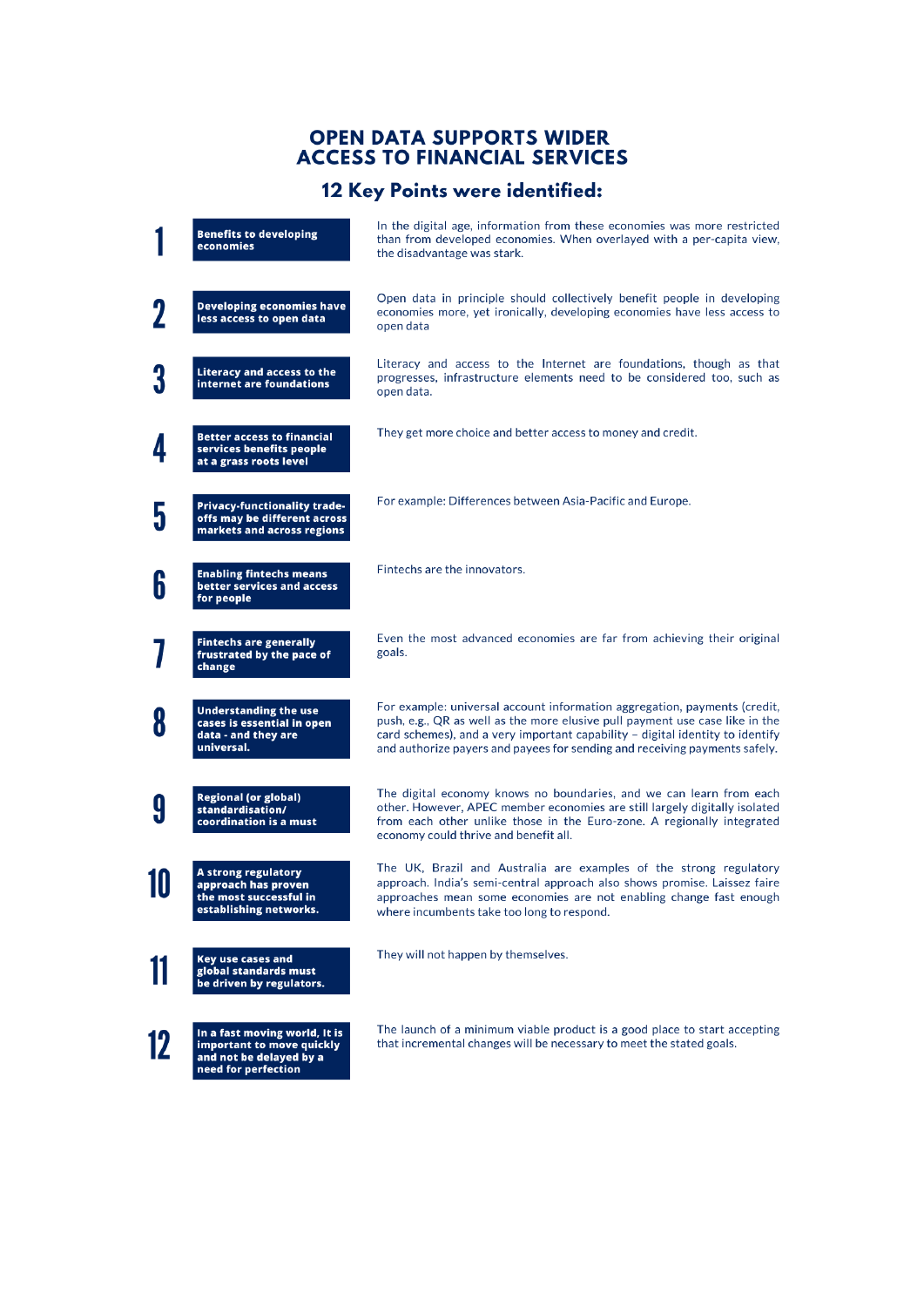#### **These 12 key points point to four overarching themes.**

#### **Theme 1: Whole-of-Government Approach**

*Licensing* of new-to-market firms serves the purpose of ensuring appropriate oversight and consumer protection as institutions dealing with the data must have secure, legal and ethical processes in place, adhere with laws of jurisdictions (e.g., GDPR), and can be held to account. The risk is in the failure in loss of customer data, fraud, identity theft and loss of brand reputation for institutions, the industry, and confidence of consumers in the concept of open data.

There could also be a role in licensing for industry-led entities with appropriate governance and oversight, in addition to regulators.

Harmonising licensing requirements can make it easier and more attractive for fintechs and other such organisations to participate in a licensing regime, lead to mutual recognition across borders, and ensure that fintechs are subject to oversight and accountability across the same borders.

Harmonised standards could also address the challenges of "data sovereignty". Regulators are concerned about their ability to demand data if the data is held offshore. As a result, most jurisdictions require local data be held locally or, have in place a process to ensure that consistent standards apply where data is to be stored offshore. In a growing global digital economy, this may not be practical, and even if legislated, may deviate in practice. Harmonised cross-border licensing could deal with the situation, by ensuring that proper requests for data can be obtained even if the data is held offshore.

Many economies are dealing with the problem of multiple authorities with variable regulatory objectives. Many of these authorities generally come under the finance portfolio but include:

- 1. Prudential regulators
- 2. Central banks
- 3. Corporate and conduct regulators
- 4. Consumer protection agencies (including competition)
- 5. Digital identity authorities
- 6. Anti-money laundering/Counter-terrorist financing regulators, etc.
- 7. Privacy regulators
- 8. Private banks (have their own rules and policies)
- 9. Industry self-regulatory organizations

As we start to look at non-financial data, the list gets longer  $-e.g.,$  telecommunication authority etc.

Dealing with the myriad of regulators in any market can prove to be difficult for a small or large fintech or tech company. While aggregation may not be necessary or recommended, a whole-ofgovernment streamlined approach to open data may be suggested, with clearly defined roles and responsibilities assigned to regulators and co-ordinated regulatory approach.

In turn these whole-of-government entities can align with cross-border initiatives to effect crossborder harmonisation.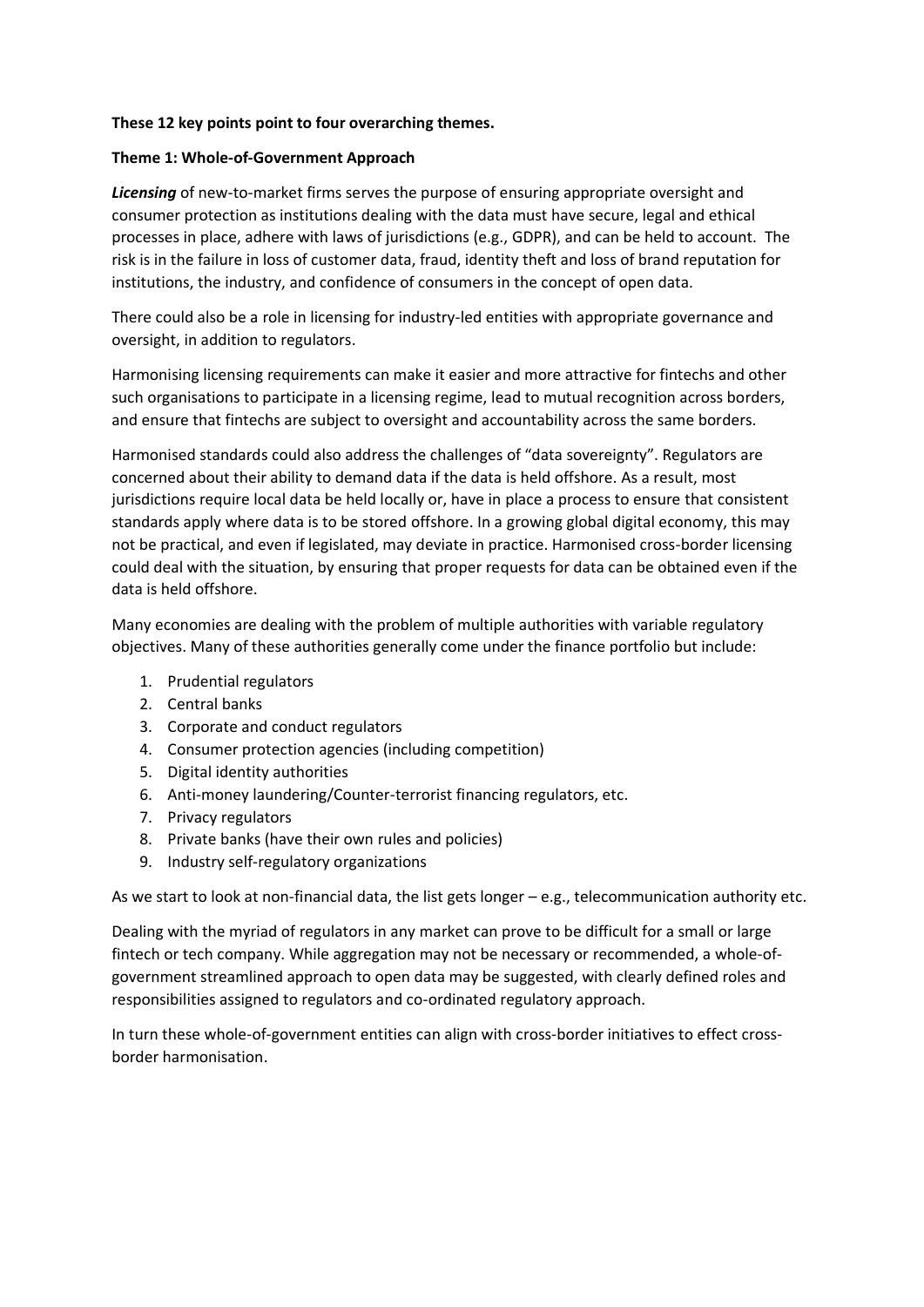#### **Theme 2: Standardisation, Harmonisation and Cross Border Integration.**

*Why Standards?* Take an example: two banks, if left alone, will most likely implement open data differently. A tech company then needs to implement two different solutions for those two banks. Small institutions may be ignored, and the development of use cases and technology may be stifled as the overhead is significant: e.g., account aggregation services. All economies in APEC have more than two banks, and many small banks, so in this way expecting a solution to evolve organically by itself is not effective, and may not be viable.

Emerging standards exist in some areas. Examples are in payments: ISO20022 (replacing SWIFT MT, and ISO8584), Digital Identity has W3C Verifiable Credentials and OpenID Connect, and ISO20022 and Peppol in eInvoicing. Transaction history from bank accounts also has ISO20022. There are also standards on how to authenticate and provide permissions. Governance and security practices such as ISO27001 and SOC exist as well. A challenge with open data implementations globally to date, has been a failure to adopt cross-geography standards, even regionally. While localisation is necessary, we heard from fintechs that the technical differences between implementations across markets are negligible: for we have more in common than we differ. The differences cause inconvenience, add costs to local institutions who often customise global software to meet their ends, at the risk of decreased utility for consumers to benefit from global innovation. This does not speak to the lost opportunity to standardise.

Consistent standards at the technology protocol level such as the Internet Protocol, Universal Serial Bus (USB), 2G/3G/4G etc in cellular phones have led to tremendous advancements, collaborative innovation, and cheaper technology for resident individuals. The world-wide web's hypertext protocol means that someone in one economy can access a web page in another economy with a rich and full multimedia experience.

Open data is the next generation of the Internet and can open up more value. Standardised open data is critical to achieve these goals.

It is important to focus on a standard and level of harmonisation, as well as cross-border integration. Cross-border integration allows domestically led integration where deemed useful, necessary and appropriate. The workshop recommended the recognition of a standard, and a level of harmonisation, so at least for basic elements of open data, for which there is no contention, there is some consistency. Standardisation supports an open, free-to-use standard, with the networks and regulation under the control of each government. The benefit is that companies can exchange technology, learnings, and practices globally. They can also more easily integrate if the need arises.

Will this prevent innovation? Forcing a single standard on every institution does not allow for diversity and alternative methods of service. Institutions are free to innovate. If they have a better way of accomplishing the same thing, they should be allowed to do so. This standardises on common identified used cases, and may be viewed as optional.

Will this create an unnecessary overhead of governance? It is important that governance is quick to respond to the most minor request and is not a bottleneck to domestic or organisational innovation. This is a solvable challenge that could be successfully addressed with a strong and commonly agreed guidance from APEC.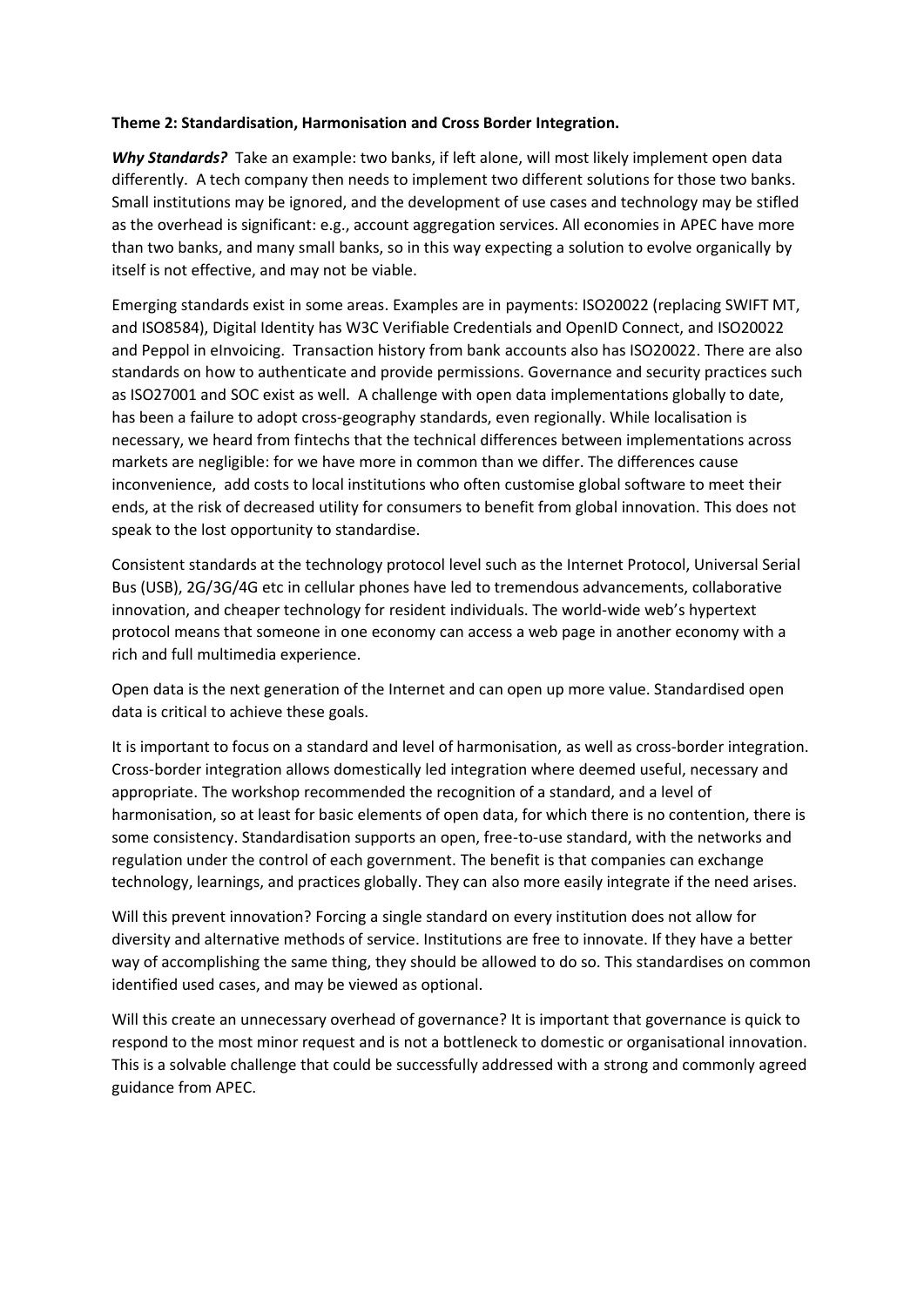#### **Theme 3: Developing Economies**

While the Internet has done wonders driving the information age, for many people in developing economies, they have seen few advantages. By giving the access to the Internet, through remote network initiatives, and through cheaper or subsidised devices, more people can access the Internet. Greater literacy and digital education can also help.

However, even with these technical tools, a rice farmer (for example) is in no better situation to access markets today. Additional infrastructure, including through open data, may be necessary. Open data could provide access to payments, and access to online markets to allow people to buy and sell more effectively. Imagine a farmer being able to simply advertise the quantity and grade of rice they anticipate producing. Access to finance to support the crop and access to a marketplace for services and supplies could help reduce costs for the farmer, and help get him a better price without excessive value extraction by intermediaries.

Today a producer in a developed economy has better access to online markets than those in developing economies, which is why we say open data could benefit developed economies more.

#### **Theme 4: The Need for a Commercial Voice**

Most implementation cases of open data, especially open banking, have been designed technically. A technical view sees data as a database. Big data, artificial intelligence and machine learning could help establish conclusions. For commercial interests, much of the data has been mined already for such purposes. Access to the data is constrained by privacy concerns. And rather than viewing data as a database, data needs to be viewed as the flow of information, especially in real-time. It is transactions, payments, market orders, invoices, notifications and so on. This commercial view has been missing from many purely government-led efforts. As such we urge that implementation approaches pay attention to this commercial aspect of open data in order to generate a stronger solution that can enable commerce and the commercial markets to provide more significant benefits to consumers accessing open data.

#### **What does guidance look like?**

In its simplest form, effective open data guidance is coordinated encouragement from governments to agencies and private institutions to share customer data securely for the benefit of individuals.

It is created through agreement on common standards, building the infrastructure, and solving critical problems that could inhibit this outcome in the absence of guidance. These could be legal, technical or logistic.

In order to facilitate a world where we can share freely, confidently and securely share information across borders one day, key principles need to be established to ensure alignment and consistency. These consistent principles may include privacy, data sovereignty, individual rights, corporate and government assets.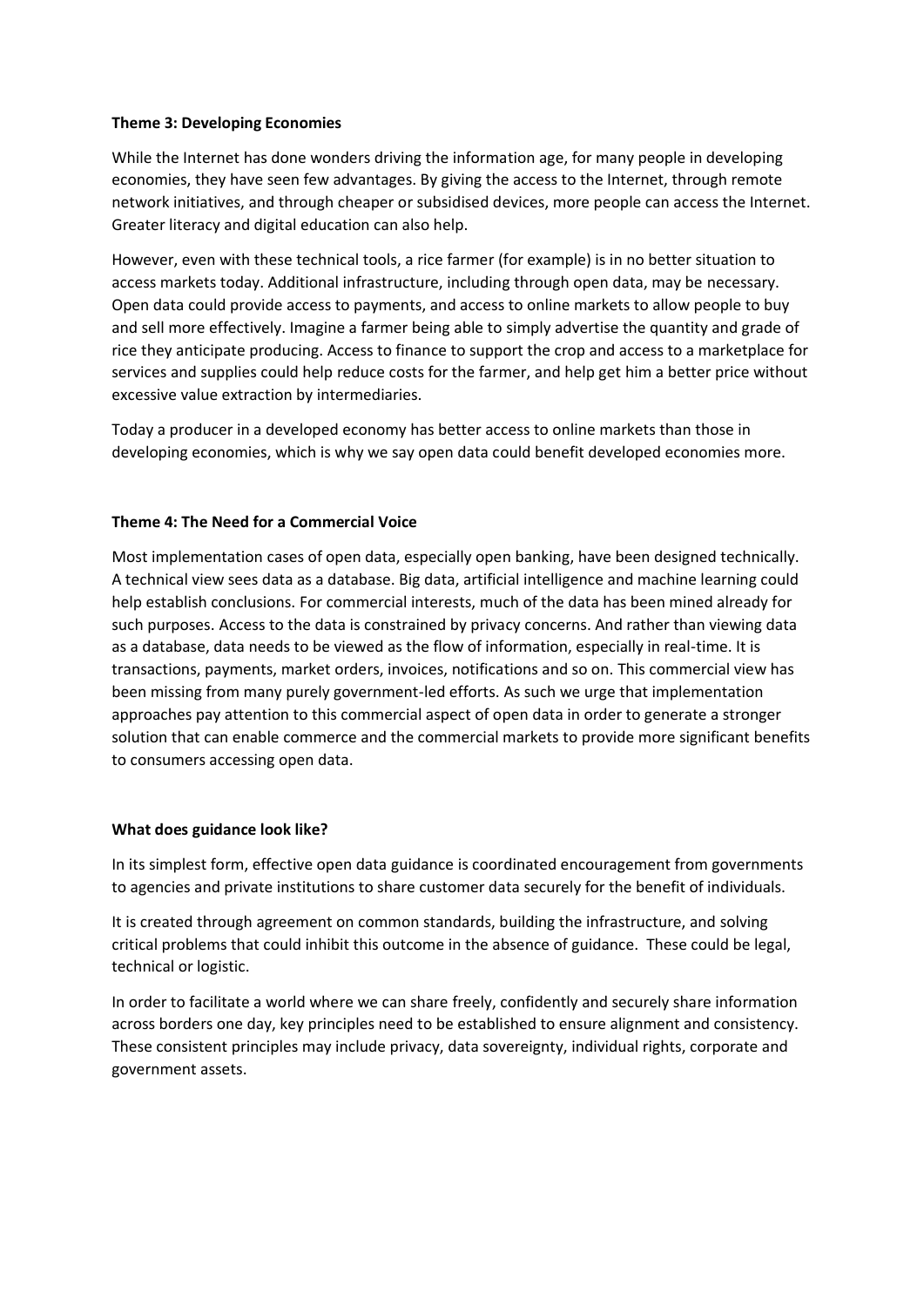#### **Why APEC?**

The EU is now moving forward with its Payment Services Directive 3 (PSD3). The challenges it faces are different, and its mainly single currency means the implementation scope is quite specific to a "one-Eurozone" philosophy.

Outside Europe, Africa and the Middle East, APEC represents the third major region, includes economies large and small, and is a suitable forum to start such an initiative: the development of a common standard and the harmonisation of basic implementation of open data. There is no compelling reason not to coordinate with other regions.

Unlike technology standards, the community will not be able to establish open data without government support. Operating consistently can help reduce regulatory burdens in any single economy.

A common approach acknowledges we can achieve more together than apart.

#### **Steps to achieve open data in APEC**

The key steps to achieve open data in the region could be the following:

- 1. Acknowledgement that open data is important and should be encouraged where appropriate;
- 2. Agree that consistent standards, with domestic regulatory control (so that each economy has ultimate control of the policy, security, networks and technology of their open data implementations) is beneficial;
- 3. Identify use cases that are important to standardise (e.g., digital identity interoperability, bank account & transaction information, payments);
- 4. Recommend implementation of standards, providing baseline guidance and sandboxes to test consistency;
- 5. Establish common principles of open data across the region; and
- 6. Implement agreed recommendations in each economy: as laws, regulations and through technical infrastructure (with the potential for shared infrastructure models).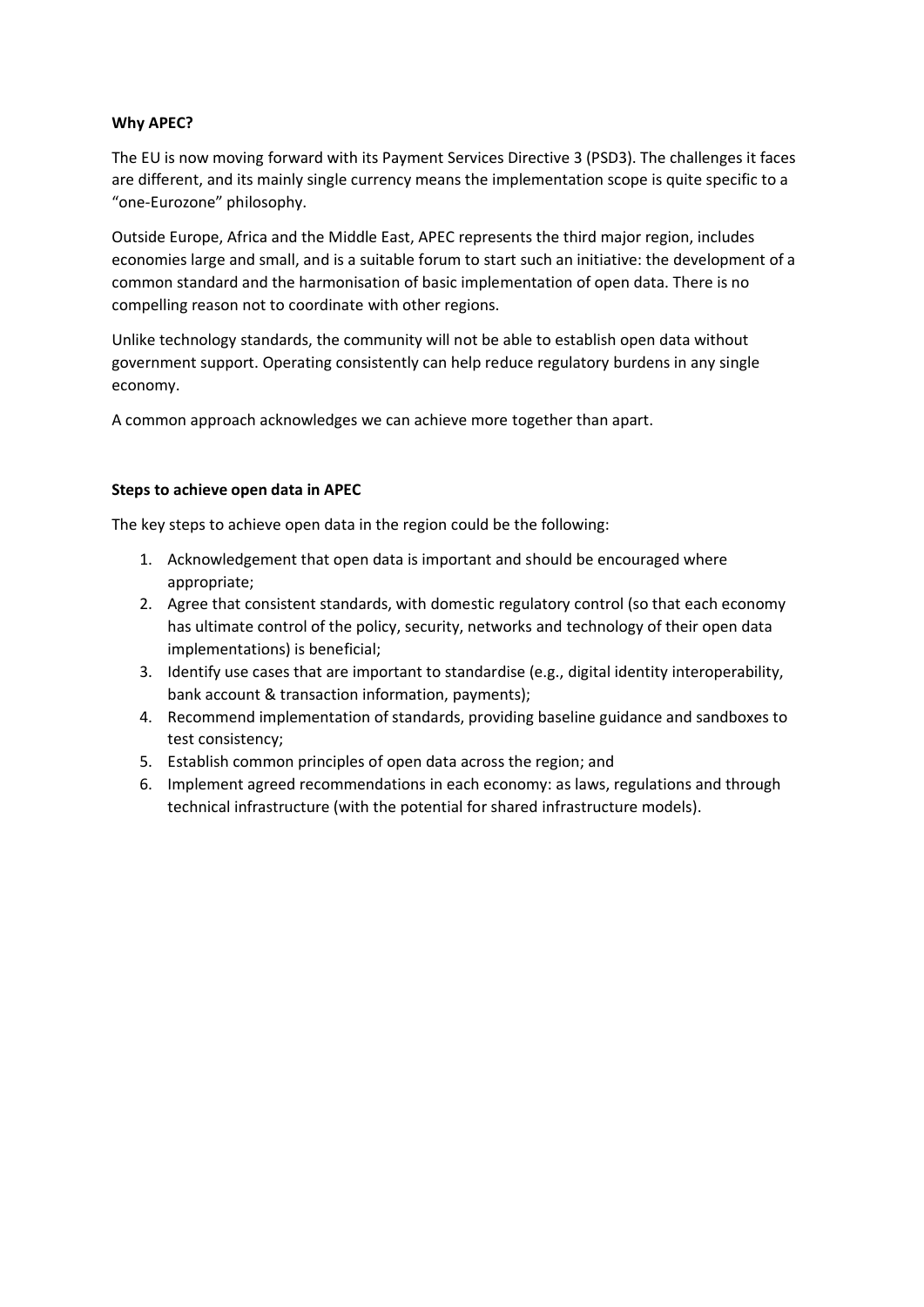#### **Who should be involved?**

Development of the standards should involve key stakeholders representing APEC economies, including:

- Financial services regulators
- Domestic open data regulators;
- Banks and financial institutions;
- Regional associations representing people, and organisations of interest;
- Policymakers from finance ministries/treasuries; and
- Fintechs.

The forum recommends that APEC form a working group to establish key use cases in a phase one of open data, focusing on open banking, critically:

- 1. Obtain balance and account details;
- 2. Obtain transaction history;
- 3. Standardised digital identity; and
- 4. Initiate credit transfer.

Once identified and agreed, over time, to recommended standards and practices. To then gradually extend use cases across financial services and beyond in accordance with the steps mentioned above.

#### **Conclusion**

Regional agreement on a standard open data framework represents a generational innovation that could provide a positive impact to member economies, and speed the adoption of technology for the benefit of all people in the Asia-Pacific region. Through the development of regionally agreed open data guidance, we have an opportunity to help shape that future to accelerate growth and advance people's lives.

APEC can leverage existing platforms for public-private sector collaboration, such as the APFF, a policy initiative under the APEC Finance Ministers' Process, to provide technical support to member economies in undertaking these efforts.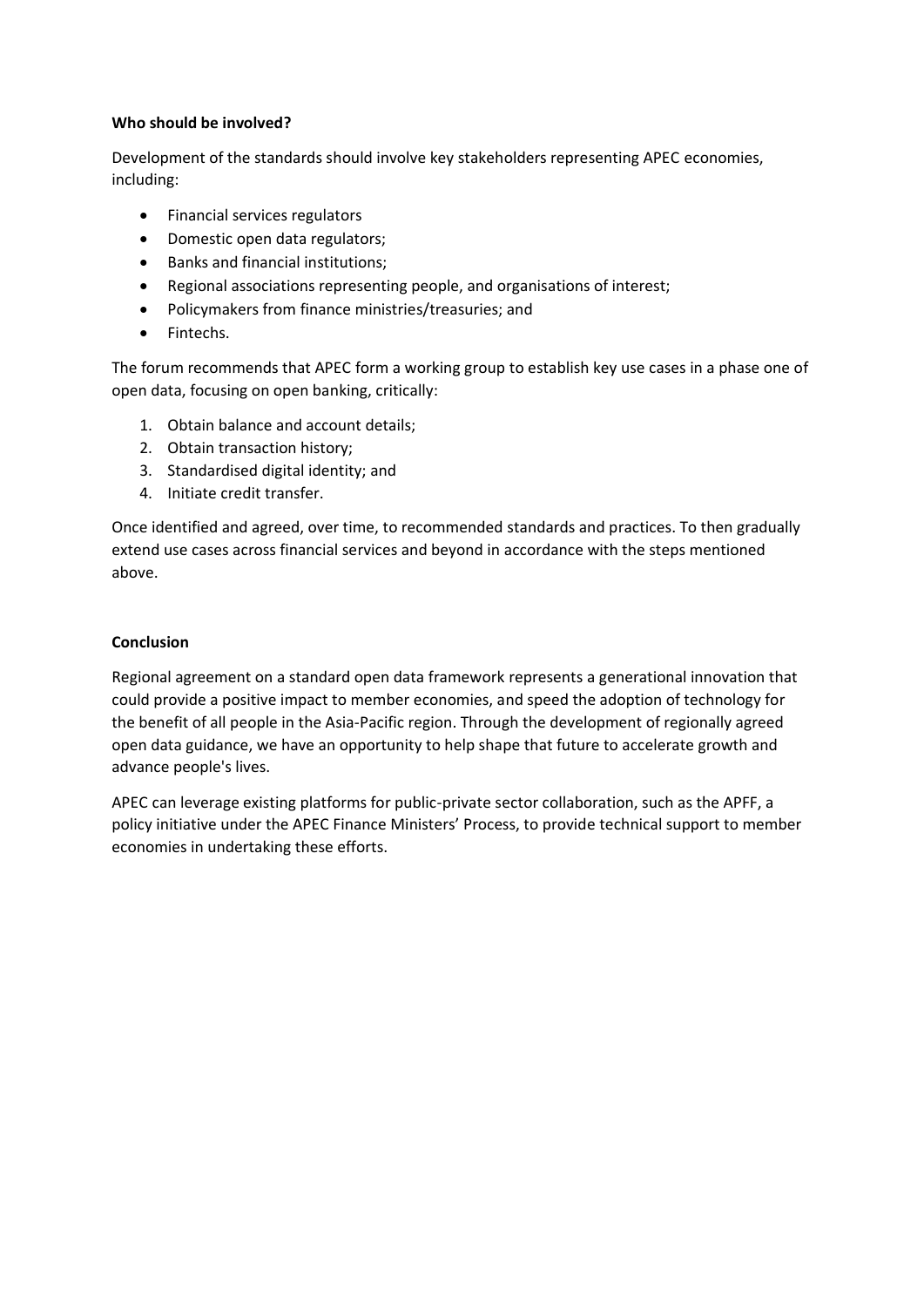### **ANNEX: ROUNDTABLE AGENDA**

(*Times displayed are Singapore Time*)

| 1230-1245 | <b>OPENING PROCEEDINGS</b>                                                                                                                                                                    |
|-----------|-----------------------------------------------------------------------------------------------------------------------------------------------------------------------------------------------|
|           | <b>Welcome Remarks on behalf of EPA Asia</b><br>Ms. Camilla Bullock, CEO, EPA Asia                                                                                                            |
|           | <b>Welcome on behalf of the ABAC Finance and Economics Working Group</b><br>Mr. Hiroshi Nakaso, Chair, ABAC Finance and Economics Working Group; and<br>Chairman, Daiwa Institute of Research |
|           | Welcome on behalf of the ASEAN Bankers' Association and APFF<br>Mr. Kobsak Duangdee, Secretary General, Thai Bankers' Association and Chair,<br><b>Asia-Pacific Financial Forum</b>           |
| 1245-1325 | <b>SESSION 1</b><br><b>Current State of Play</b>                                                                                                                                              |
|           | Moderator: Dr. Brad Pragnell, Ambassador, Emerging Payments Association Asia;<br>and Principal, 34 South 45 North                                                                             |
| 1245-1255 | <b>Real-life Examples</b><br>Mr. Pieter Franken, Director, ASEAN Financial Innovation Network (AFIN) / APIX                                                                                   |
| 1255-1305 | <b>EPA Research</b><br>Mr. Nikesh Lalchandani, Head of Policy, Emerging Payments Association Asia                                                                                             |
| 1305-1325 | <b>Discussion</b>                                                                                                                                                                             |
| 1325-1400 | <b>SESSION 2</b><br>Fireside Chat with Regulators $-$ (1) Future Plans (2) How Regulators are<br><b>Working with Incumbents and Fintechs</b>                                                  |
|           | Moderator: Ms. Simone Joyce, Chair, FinTech Australia                                                                                                                                         |
| 1325-1330 | Mr. Alan Lim, Head, Fintech Infrastructure Office, Monetary Authority of<br>Singapore                                                                                                         |
| 1330-1335 | Mr. Paul Franklin, Executive General Manager, Consumer Data Right, Australian<br><b>Competition and Consumer Commission</b>                                                                   |
| 1335-1345 | <b>Questions by Moderator</b>                                                                                                                                                                 |
| 1345-1400 | <b>Discussion</b>                                                                                                                                                                             |
| 1400-1410 | <b>BREAK</b>                                                                                                                                                                                  |
| 1410-1445 | <b>SESSION 3</b><br>Innovation - Perspectives from the Fintech Sector, What is Working and Not<br><b>Working</b>                                                                              |
|           | Moderator: Mrs. Katie Mitchell, Global Head of Public Policy, Nium                                                                                                                            |
| 1410-1420 | <b>Examples of Innovations</b><br>Dr. David Hardoon, Chief Data and AI Officer, Union Bank of the Philippines and<br>Chief Data and Innovation Officer, Aboitiz Group                         |
| 1420-1430 | <b>Challenges Faced by Fintechs</b><br>Mr. Jakob Rost, Founder & CEO, Ayoconnect - Building Indonesia's Financial API<br>Platform                                                             |
| 1430-1445 | <b>Discussion</b>                                                                                                                                                                             |